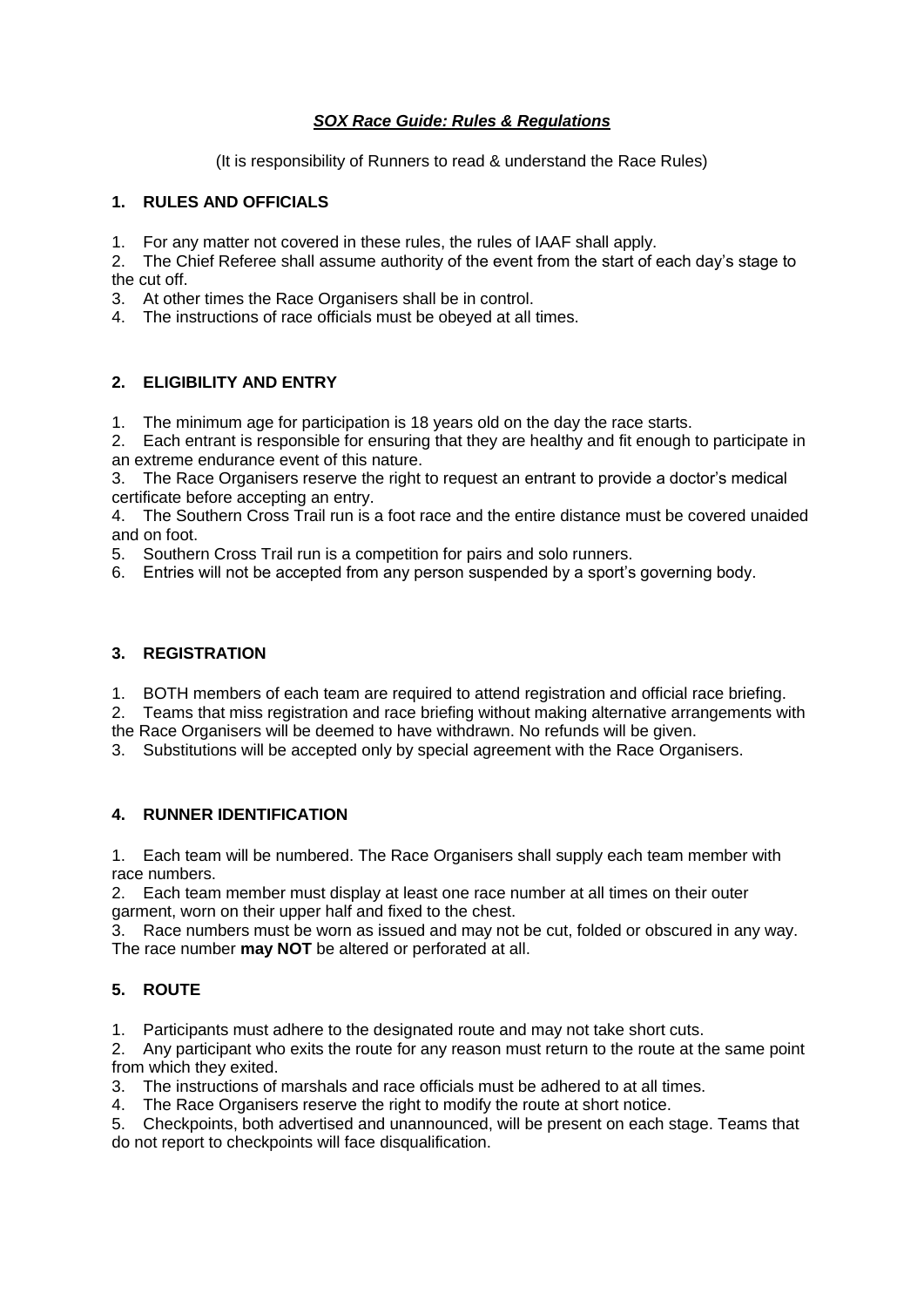# **6. TEAM SEPARATION**

1. Team members must stay together at all times during the race stage.

2. Unless the race organizers have been notified that one member of the team has withdrawn,

team members that are separated by more than two minutes at any point in the stage will receive a "Time Penalty" - See section on Penalties and Disqualification.

3. Team separation can be measured at any point in the stage.

## **7. ENVIRONMENT**

- 1. Littering and damage to the environment will not be tolerated under any circumstances.
- 2. Any offence noted should be reported to the Race Referee. Offenders may be disqualified.
- 3. Smoking or open flames are not permitted on the route.
- 4. Glass bottles are not permitted on the route.

5. All containers and packaging must be carried and only disposed of at the official support stations or the Finish.

6. When toilets are not available personal ablutions must be done with due regard to private property, other users and water courses.

# **8. START**

1. Both team members must start together.

2. Teams that cannot start at the designated start time must report to the Race Referee before the start or within 10 minutes of the designated start time to request permission for a late start.

3. No teams will be allowed to start more than 30 minutes after the designated start time and will be classified as DNS (did not start).

4. The finish cut-off time will not be adjusted for teams that are permitted a late start.

# **9. SECONDING**

1. Competitors may not receive any outside assistance or seconding.

2. Feeding, watering and medical assistance will be supplied by the race organizers at designated points.

3. The exact locations of watering and feed stations will be announced prior to each stage.

4. Competitors may receive assistance at any time from their team partner, other teams or official medical personnel.

5. Official spectator points will be identified but no assistance may be rendered to the competitors.

6. Pacing by a non-competitor is not allowed – either on foot or by vehicle.

7. Any team that receives outside assistance or seconding will receive an "Official Warning" and on a second offence will be disqualified.

# **10. TIMING AND CUT OFF**

1. Timing starts at the firing of the gun at the start of each stage.

2. Individual times will be recorded in the event of team members becoming separated. The team time will be taken when the second team member passes the cut-off point or stage finish line.

3. Cut off times at the finish and designated points on the route will be published in the race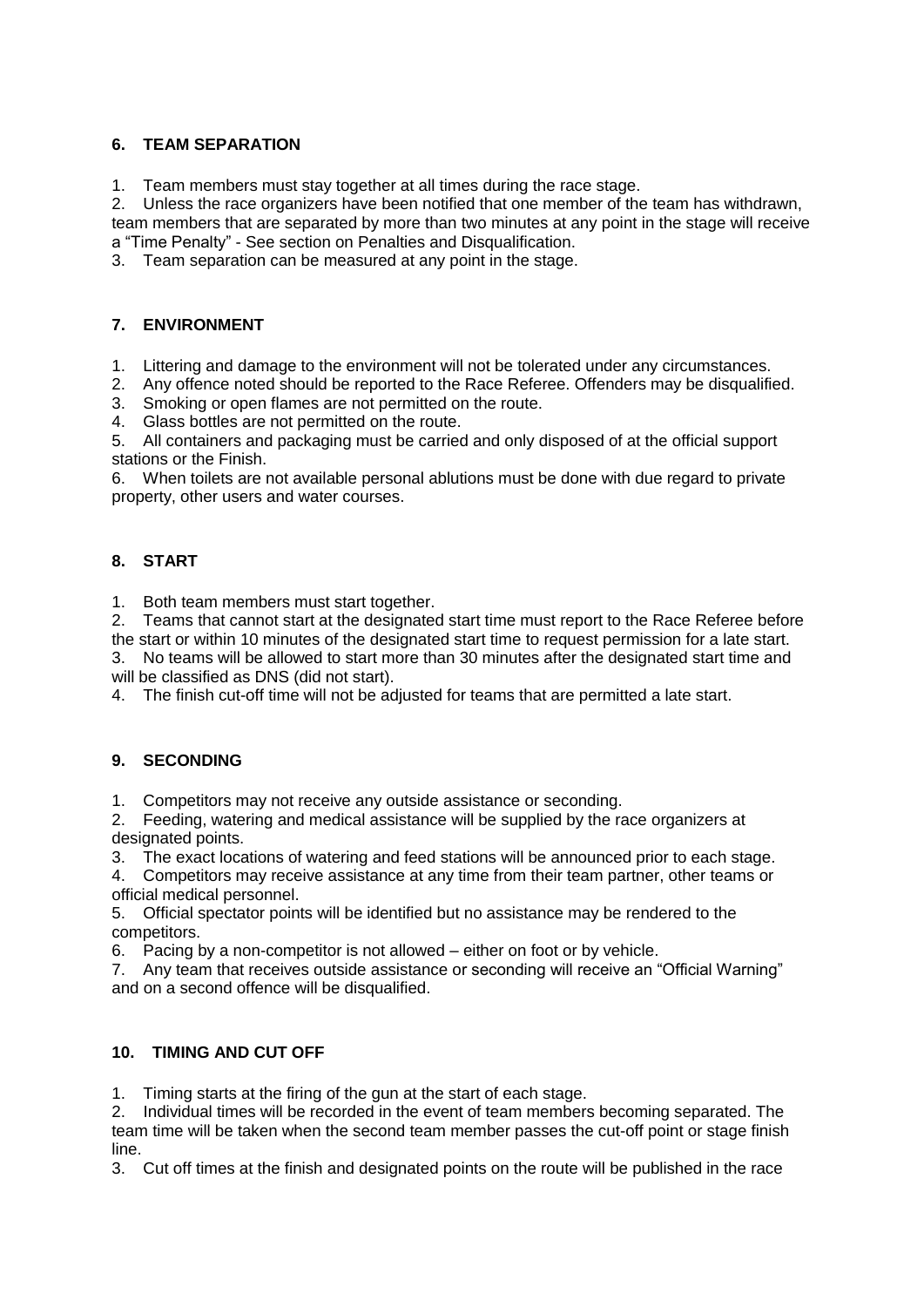information pack.

4. Cut off times will be confirmed at the start of each day.

5. Teams that do not reach the cut off points in the designated time will be prevented from continuing and will be transported off the course and classified as DNF (did not finish) for that stage.

6. A team/individual that does not finish within the cut off time and receives a DNF, he/she can continue the next day but will not be classified as an official finisher.

7. The Race numbers of teams/individuals that DNF will be marked.

8. Any team/individual not able to complete a stage will be transported to the stage finish.

#### **11. WITHDRAWALS**

1. Only teams or individuals that complete all three race stages will be considered official finishers of the Southern Cross Trail run.

2. Teams or individuals that cannot continue the race must inform the race organizers as soon as practically possible. This can be done at the race start, any checkpoint, the finish or the Event Emergency Hotline (number to be advised).

3. In the event of a search and rescue operation being initiated for a team or individual that has withdrawn but has not informed the race organizers, the cost of the search and rescue will be transferred to the individual or team.

4. In the event of the withdrawal of a single member of a team during a stage, the other member may continue to finish that stage.

5. If one member of a team withdraws, before the start of the next stage the remaining member can continue as a Solo runner.

6. Any new team or association must be approved by the organizers before the start of the next stage.

7. Single participants will be allowed to begin next stage as a Solo runner.

8. Newly formed two person teams will not qualify for team prizes, but the individuals can still qualify as finishers.

9. All team rules apply to newly formed teams.

10. Existing two person teams that accept an individual to associate with them will retain their official team status but accept that the rules governing teams will now apply to all three persons (timing, separation warnings etc.).

## **12. PENALTIES AND DISQUALIFICATION**

1. Individuals and teams may receive "Official Warnings" or "Time Penalties" for transgressions of the rules including, but not limited to:

- 1.1 Separation of team members; 1 hour time penalty
- 1.2. Failure to display race number; Official Warning
- 1.3. Failure to carry designated safety equipment; 1 hour time penalty and Official Warning
- 1.4. Receiving outside assistance; Official Warning
- 1.5. Littering or causing damage to the environment; Official Warning
- 1.6. Abuse of other competitors or race officials; Official Warning
- 1.7. Any behaviour that attempts to gain an unfair advantage over others; Official Warning
- 1.8. Unsporting or improper conduct. Official Warning

2. Any individual or team that has received an "Official Warning" will be disqualified if they repeat the same offense for which the first warning was given.

3. Teams or individuals may be disqualified without prior warning for any behaviour that in the opinion of the Chief Referee is a gross or deliberate transgression of these rules.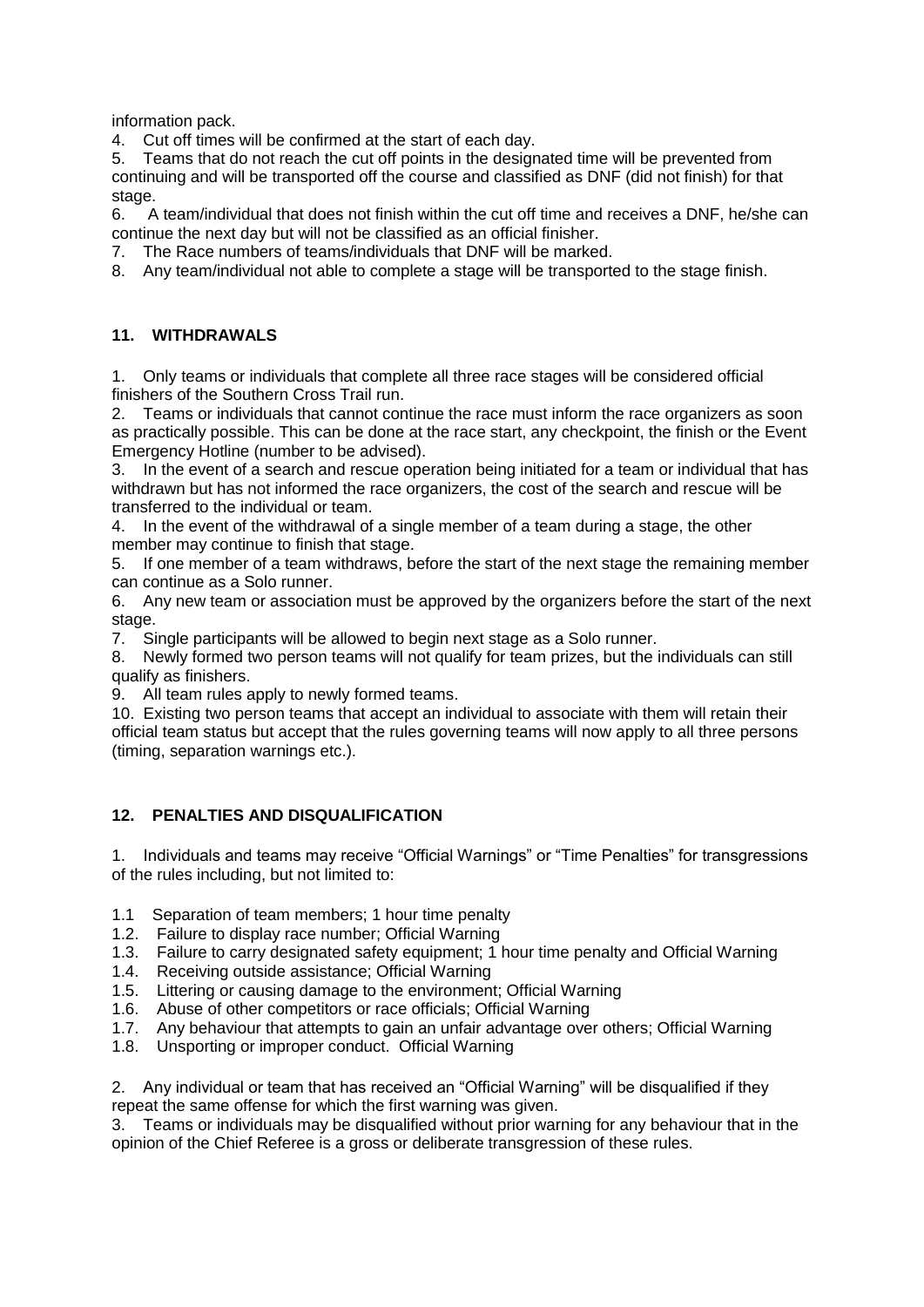## **13. PROTESTS AND APPEALS**

1. Protests may be submitted orally to the Chief Referee up to 15 minutes after the final cut off for the stage. To arrive at a fair decision the Chief Referee will consider any available evidence. Once the Chief Referee has made a decision, there shall be a right of appeal to a Jury of Appeal. 2. Any appeal must be submitted to the Race Organizers in writing within 30 minutes of the

announcement of a result or a decision of the Chief Referee.

3. A deposit of R250 must accompany the appeal. If the appeal is upheld the deposit will be refunded. If the appeal is not upheld the deposit will be forfeited and donated to charity.

4. The Jury of Appeal shall consist of three persons appointed by the Race Organizers.

5. The decision of the Jury of Appeal shall be final.

## **14. MEDICAL**

1. A hands-on medical examination during a stage by any of the official medical staff shall not constitute outside assistance.

2. Any participant shall withdraw if instructed to do so by the official medical staff.

3. Participants on specific personal medication are responsible for supplying and carrying such medication.

4. All participants may be subject to dope testing by the national authority before, during or after the event.

5. Medical treatment for Dehydration: In line with many other multi-day events, it has been decided to implement the following rule with regard to runners receiving treatment for dehydration:

afb SOX is a three day stage event and participants must pace themselves appropriately including adequate hydration and nutrition. If a participant receives intravenous treatment for dehydration (after assessment by the appointed medical staff) such participant will be allowed to participate in subsequent stages but will be deemed non-competitive. Any awards earned prior to such treatment will be valid.

## **15. ETIQUETTE**

1. No animals are permitted.

2. Sections of the route pass through private or regulated property. Entry to the event does not give the participants right of access to the route except during the event. Any person reported for trespassing on land relating to the route of the Southern Cross Trail run at any time of the year shall receive a lifetime ban from the race.

3. Behaviour in the Race Village will be subject to the same rules of conduct as during the race itself.

4. Participants are expected to show courtesy to other users on the route. Give way to faster participants (overtaking) and the general public.

## **16. USE OF BUNGY CORDS**

In line with many other multi-day events, it has been decided to ban the use of bungee cords/tow ropes during the event. Any team caught making use of a bungee cord at any stage during the race will be disqualified.